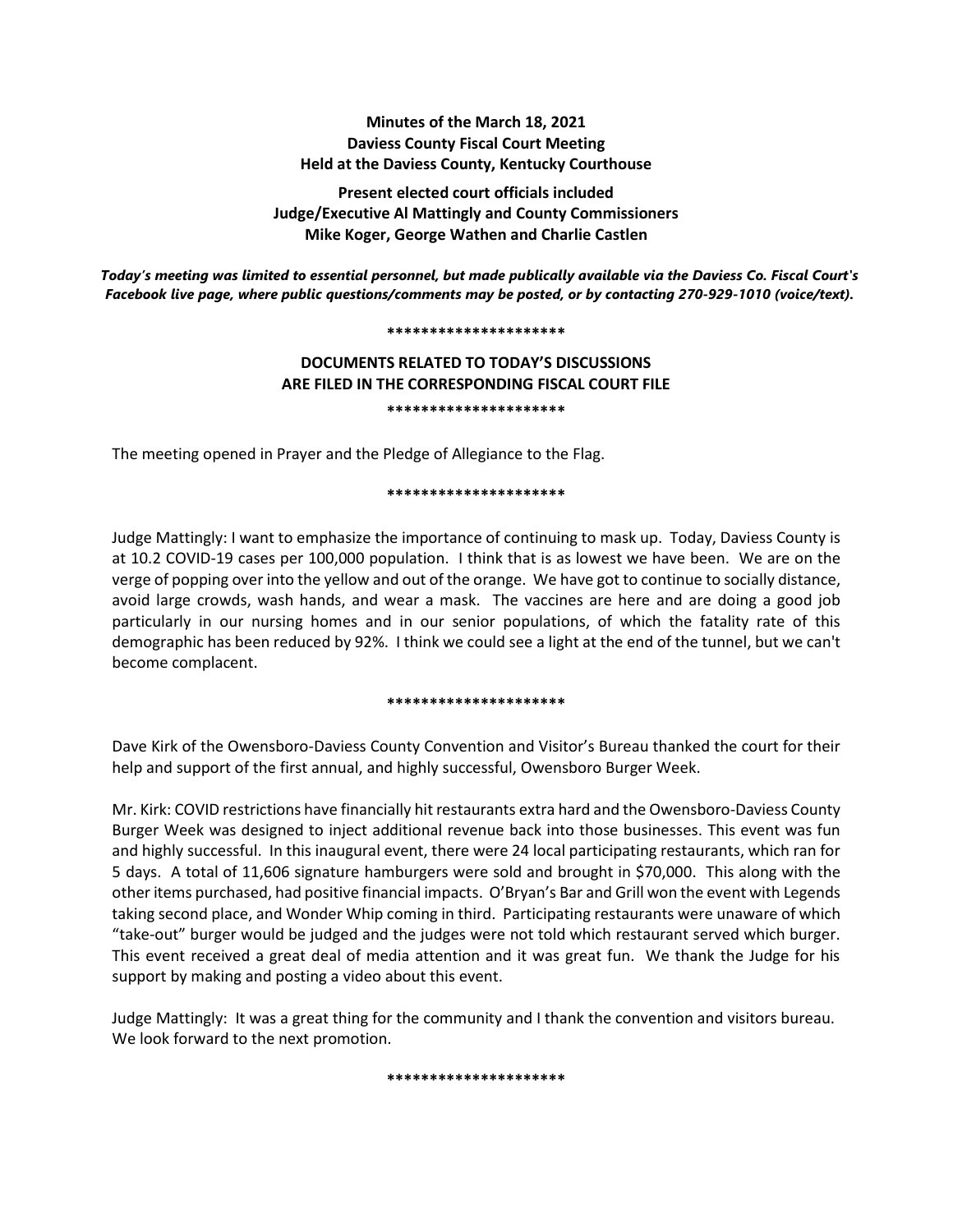By a motion of Commissioner Wathen, seconded by Commissioner Castlen, the court considered for approval; Minutes of the March 4, 2021 Court Meeting.

**The vote was called and with all present members voting in favor, said motion passed.** 

#### **\*\*\*\*\*\*\*\*\*\*\*\*\*\*\*\*\*\*\*\*\***

By a motion of Commissioner Castlen, seconded by Commissioner Wathen, the court considered for approval; All Claims for All Departments.

**The vote was called and with all present members voting in favor, said motion passed.** 

# **\*\*\*\*\*\*\*\*\*\*\*\*\*\*\*\*\*\*\*\*\***

By a motion of Commissioner Wathen, seconded by Commissioner Koger, the court considered for approval; Fund Transfer from the Solid Waste Operating Account to the Construction Account.

David Smith: This is to stockpile rock for landfill construction.

**The vote was called and with all present members voting in favor, said motion passed.**

# **\*\*\*\*\*\*\*\*\*\*\*\*\*\*\*\*\*\*\*\*\***

As a reminder, Judge Mattingly welcomed public comments on Facebook.

# **\*\*\*\*\*\*\*\*\*\*\*\*\*\*\*\*\*\*\*\*\***

By a motion of Commissioner Koger, seconded by Commissioner Wathen, the court considered for approval; **Resolution 06-2021** – Transportation of Non-Public School Students for FY 2020/2021.

Mr. Hendrix: This annual resolution starts the process for the state to reimburse the county for this ongoing provision.

**The vote was called and with all present members voting in favor, said motion passed.**

# **\*\*\*\*\*\*\*\*\*\*\*\*\*\*\*\*\*\*\*\*\***

By a motion of Commissioner Castlen, seconded by Commissioner Wathen, the court considered for approval; Apply for the 2021 Household Hazardous Waste Grant.

Mr. Smith: This gives people the opportunity to bring in household waste products that cannot be disposed of in the landfill. The state will reimburse the county 75% of the cost for this event. Our 25% portion can include labor costs. This event usually takes place each October and a list of acceptable items will be provided to the community.

**The vote was called and with all present members voting in favor, said motion passed.**

**\*\*\*\*\*\*\*\*\*\*\*\*\*\*\*\*\*\*\*\*\***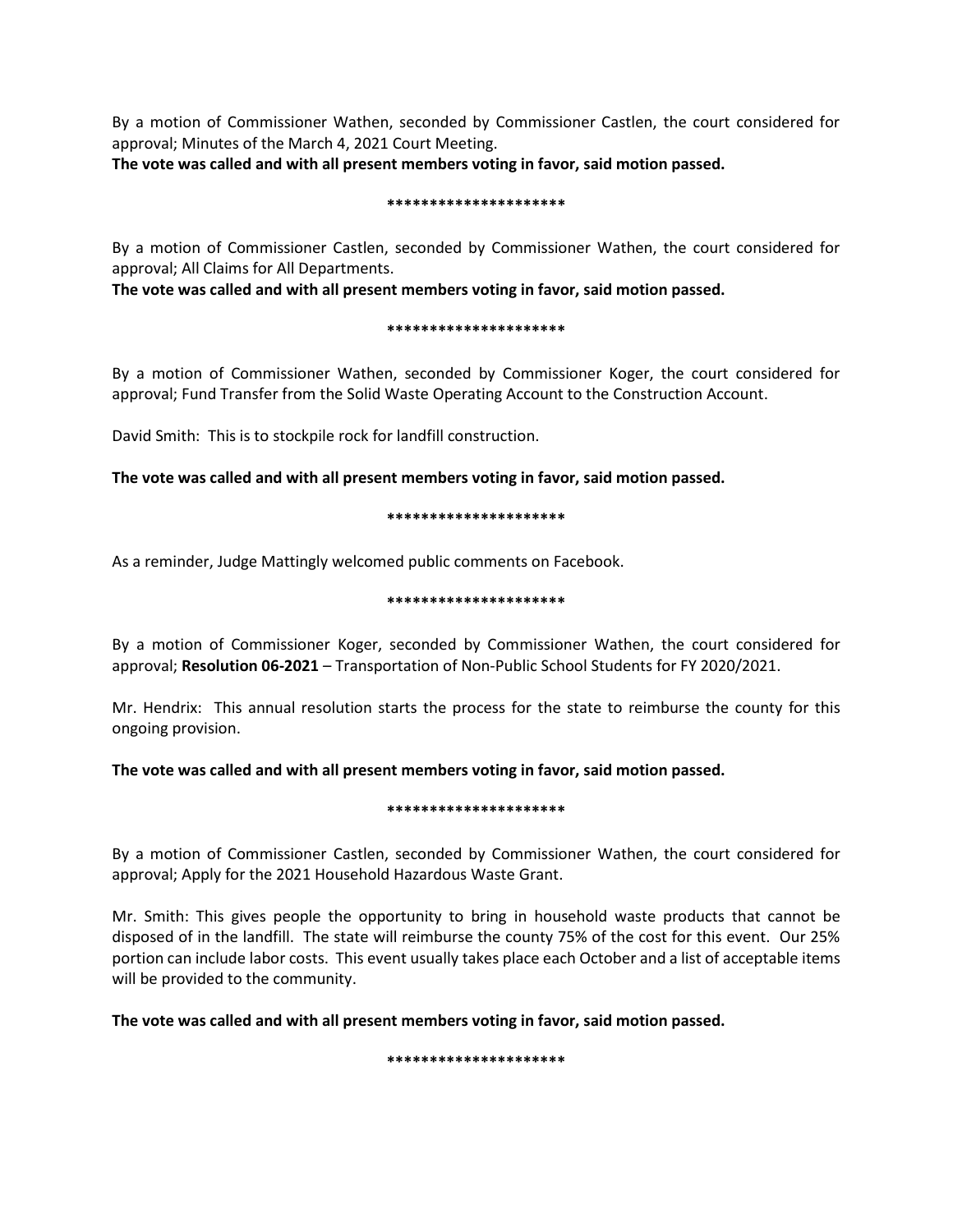By a motion of Commissioner Wathen, seconded by Commissioner Koger, the court considered for approval; Hire Jennifer Sequeira as Animal Control Officer eff. upon successful completion of preemployment screening.

**The vote was called and with all present members voting in favor, said motion passed.**

#### **\*\*\*\*\*\*\*\*\*\*\*\*\*\*\*\*\*\*\*\*\***

By a motion of Commissioner Castlen, seconded by Commissioner Wathen, the court considered for approval; **Second Reading of KOC 621.20 (2021) 02-2021** – An Ordinance Relating to the Daviess County Road, Bridge and Street System.

# **Comments:**

County Engineer Mark Brasher: This is an annual update to the road index. State law prohibits the county from working on any road that is not listed in this index.

**The vote was called and with all present members voting in favor, said motion passed.**

#### **\*\*\*\*\*\*\*\*\*\*\*\*\*\*\*\*\*\*\*\*\***

No other business was brought before the court.

**\*\*\*\*\*\*\*\*\*\*\*\*\*\*\*\*\*\*\*\*\***

No public comments were received.

**\*\*\*\*\*\*\*\*\*\*\*\*\*\*\*\*\*\*\*\*\***

# **Comments by Daviess County Fiscal Court:**

Judge Mattingly recognized the First Quarter 2021 Employee Anniversaries:

**5 Years: 10 Years: Sam Hodskins, Sr.** SW HEO **Mark Brasher** Co. Engineer **Danielle Fulkerson** Parks Admin. Assist. **Ben Howerton** Road Dept. HEO

**15 Years: 20 Years: Eric Coleman** Assist. Chief **Vicky Connor** EMA Planner **Jake Cox** Lt. **Al Wathen** Lt. **Tim Terry** Sr. Firefighter/EMT

Commissioner Koger: There was a dilapidated house on Fairview Drive, which is now demolished. I am glad to know that this unsafe and hazardous structure has been removed.

Commissioner Wathen: Tomorrow, at the Sports Center, will be a free paper shredding event for the community. There is a 100 pound limit per person.